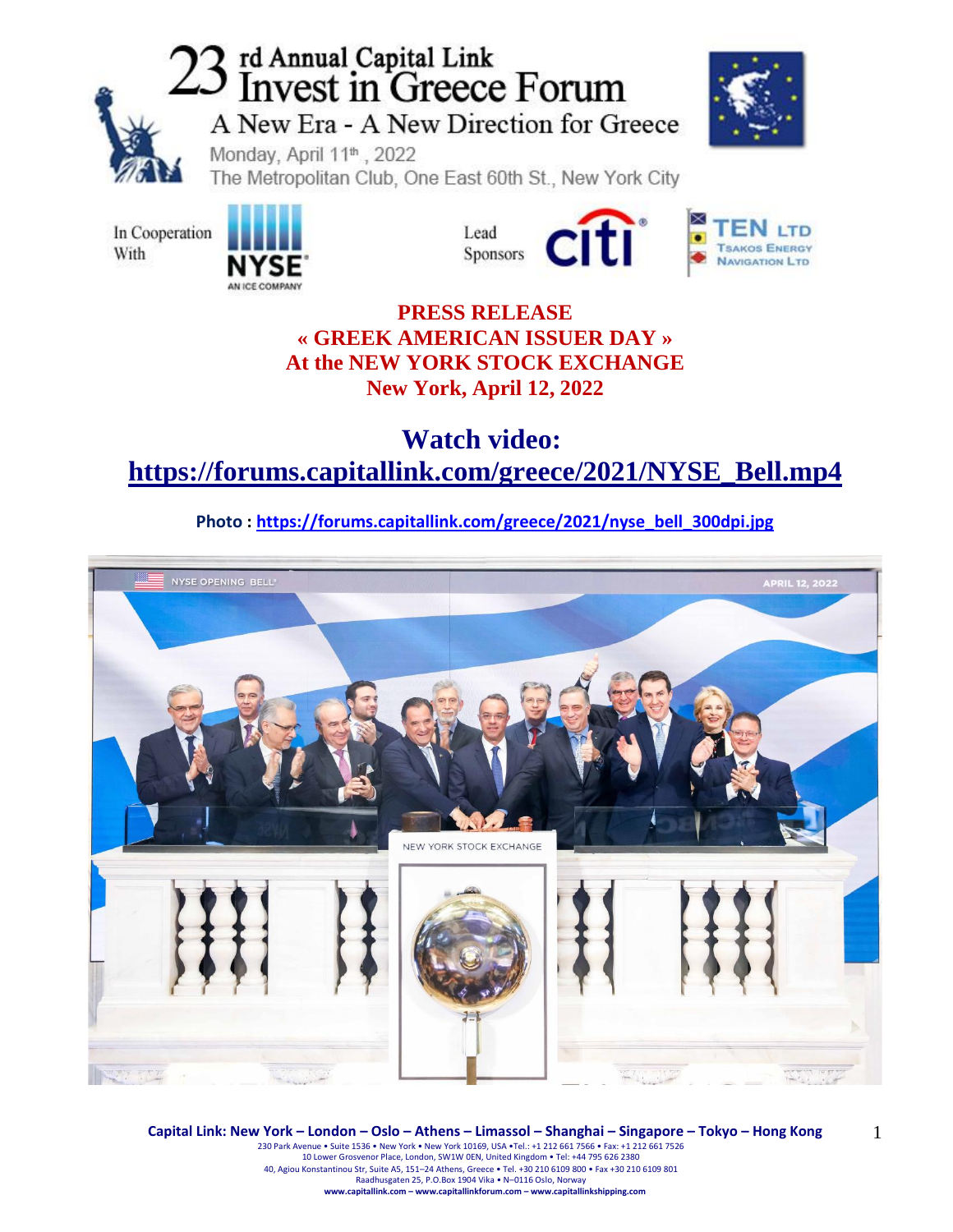**Within the context of the [23rd Annual Capital Link Invest in Greece Forum "A New Era](https://forums.capitallink.com/greece/2021/agenda.html) - A New Direction for [Greece",](https://forums.capitallink.com/greece/2021/agenda.html)** the **New York Stock Exchange** in cooperation with **Capital Link** organized for yet another year, a **special ceremony, in honor of Greece, titled «GREEK AMERICAN ISSUER DAY» at the New York Stock Exchange.** 

**New York Stock Exchange (NYSE) flew the Greek flag on Wall Street and issued special commemorative medals to honor the members of the Greek Delegation.**

**John Tuttle – Vice Chairman & Chief Commercial Officer, Intercontinental Exchange | NYSE, welcomed the Greek Delegation and the listed companies and highlighted the long-standing relationship between the New York Stock Exchange and the Greek and Greek-American business communities, and also pointed out that NYSE's commitment in the Greek American diaspora, the Greek shipping industry and the listed companies, remains strong.**

**The ceremony was held with the participation of Greek Ministers and high level executives representing shipping and other companies listed in the New York Stock Exchange, as well as representatives of companies that participated in the 23rd Annual Capital Link Invest in Greece Forum "A New Era - A New [Direction](https://forums.capitallink.com/greece/2021/agenda.html) for [Greece",](https://forums.capitallink.com/greece/2021/agenda.html) which was held with great success the previous day :** 

**ADMIE HOLDING S.A -ALPHA BANK -AMAZON - AMBROSIA CAPITAL LTD – AMERESCO - AXIA VENTURES GROUP LTD - BAIN CAPITAL CREDIT - CANELLOPOULOS ADAMANDIADIS HOLLDINGS - CITIBANK EUROPE PLC - D.C. CHRISTOPOULOS LAW FIRM LEGAL COUNSELS & ATTORNEYS - ELDORADO GOLD CORPORATION -EOS CAPITAL PARTNERS - EY - GEK TERNA -GREEK TRADE OFFICE IN NEW YORK - HCAP SA -HILL INTERNATIONAL - HSBC CONTINENTAL EUROPE GREECE - INTRUM -KYRIAKIDES GEORGOPOULOS LAW FIRM - LIGHTSOURCE bp - MACHAS & PARTNERS LAW FIRM – NOMURA - OLIVER WYMAN - PARTNERS GROUP - PIRAEUS BANK – POTAMITISVEKRIS - PPC RENEWABLES - PUBLIC DIPLOMACY OFFICE IN NEW YORK- TRISPAN**

**Prior to the opening bell ceremony, an exchange of commemorative gifts took place between New York Stock Exchange and Dr. Nikolas P. Tsakos, Founder, President & CEO, TEN Ltd. (NYSE: TNP) and Minister of Finance, Mr. Staikouras.**

**Dr. Nikolas P. Tsakos, Founder, President & CEO, TEN Ltd. (NYSE: TNP) and Minister of Finance, H.E. Christos Staikouras, rang the "Opening Bell", starting the trading session on Tuesday, April 12, 2022, of the NYSE-New York Stock Exchange, accompanied by H.E. Adonis Georgiadis, Minister of Development & Investments, H.E. Nikos Papathanasis, Alternate Minister of Development & Investments, Private Investments & PPPs, H.E. Panos Tsakloglou, Deputy Minister of Labour & Social Affairs, Dr. Konstantinos Koutras, Consul General of Greece in New York, Mrs. Olga Bornozi, Managing Director – Capital Link and Mr. Nicolas Bornozis, President of Capital Link and the representatives of NYSE listed companies, Mr. Τed PETRONE, Vice Chairman, NAVIOS GROUP – Mr. Michael BAKAS, Executive V.P, AMERESCO – Mr. Christos MEGALOU, Member of the Board, SAFE BULKERS Inc. & Chief Executive Officer of Piraeus Bank, Mr. Christos Balaskas, Vice President & General Manager – Greece, Eldorado Gold Corporation.**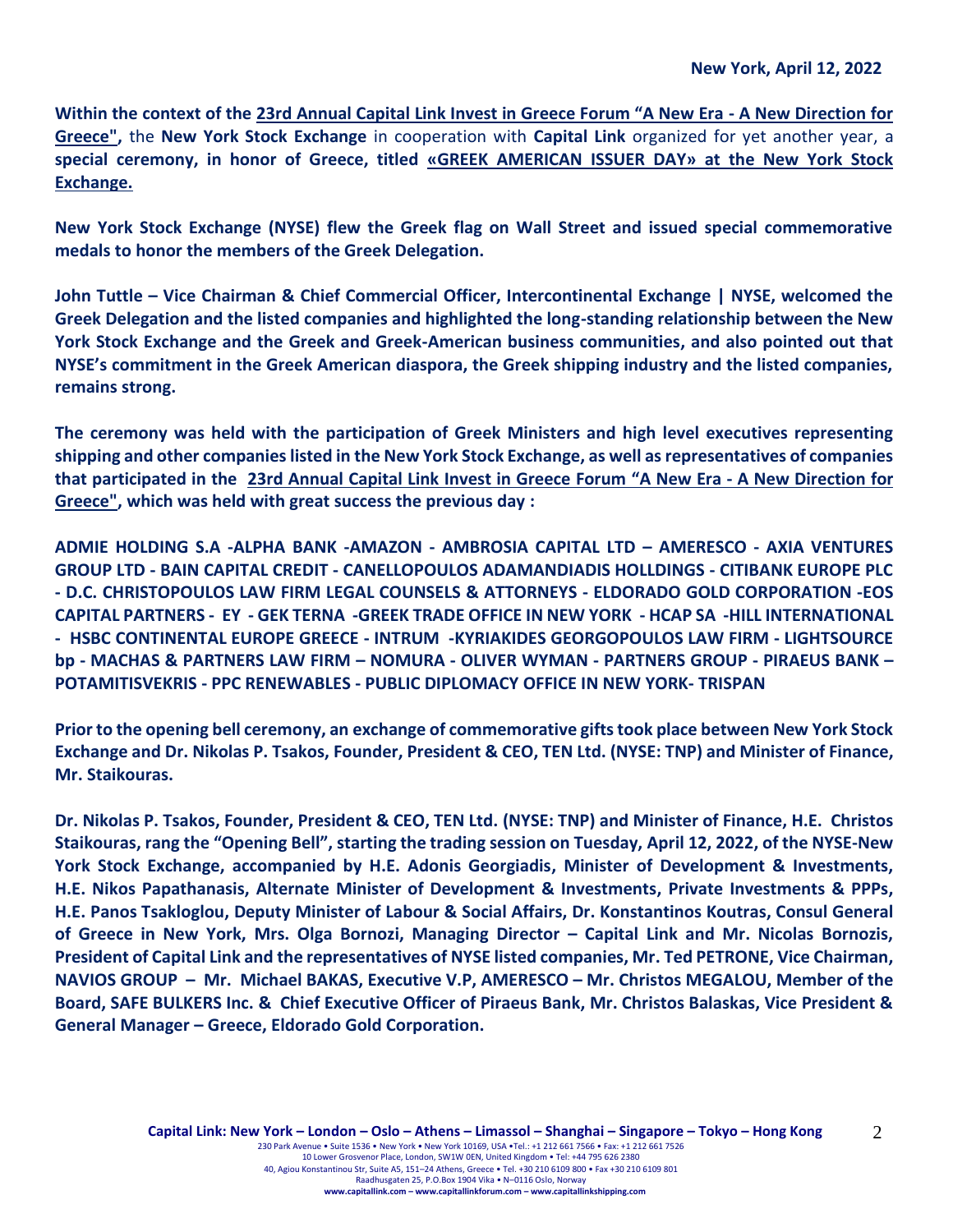**The active support and participation of NYSE, the world's largest stock exchange, enhances the prestige and the visibility of Greece to a wider international investment audience. It also shows the stable support of NYSE to Greece, the Greek companies, the Greek shipping industry and the Greek American Diaspora.** 

**The US Capital Markets are a major source of capital for a growing number of companies of Greek interest and the New York Stock Exchange is playing a leading role in this.**

**The event was broadcasted live on major news stations in the United States and abroad to an estimated audience of 150 million viewers worldwide.**

#### **For further information, please contact:**

**NEW YORK -** Ms. Olga Bornozi / Ms. Eleni Bej Tel. +1 212 661 75 66 - Email: [ContactNY@capitallink.com](mailto:ContactNY@capitallink.com) **ATHENS -** Ms. Athena Kosmadaki Tel: +30 210 610 9800 - Email: [ContactGR@capitallink.com](mailto:ContactGR@capitallink.com)

#### **For more details and extensive information, please visit:**

**Website: [https://forums.capitallink.com/greece/2021/opening\\_bell.html](https://forums.capitallink.com/greece/2021/opening_bell.html) Photo : [https://forums.capitallink.com/greece/2021/nyse\\_bell\\_300dpi.jpg](https://forums.capitallink.com/greece/2021/nyse_bell_300dpi.jpg) Video: [https://forums.capitallink.com/greece/2021/NYSE\\_Bell.mp4](https://forums.capitallink.com/greece/2021/NYSE_Bell.mp4) The CAPITAL LINK website: [www.capitallink.com](http://www.capitallink.com/) The CAPITAL LINK FORUM website: [www.capitallinkforum.com](http://www.capitallinkforum.com/)**

#### ORGANIZERS – ABOUT CAPITAL LINK

Founded in 1995, Capital Link is a New York based investor relations, financial communications and advisory firm with a strategic focus on the maritime, commodities and energy sectors, MLPs, as well as Closed–End Funds and ETFs. Based in New York City, Capital Link has presence in London, Athens & Oslo. Capital Link is a member of the Baltic Exchange and works very closely with the New York Stock Exchange, NASDAQ and the London Stock Exchange as well as with major international and supranational organizations and industry associations in the areas of the firm's strategic concentration.

Our proactive approach, which integrates Investor Relations, Information Technology and Media, enhances awareness and branding for our clients through tailored outreach programs targeting analysts, institutional and individual investors and the financial media complemented by extensive and uniquely powerful marketing platforms. Capital Link offers a full suite of services including strategic and corporate advisory, investor relations, media relations, public and industry relations and the organization of corporate events. Capital Link is also known for the organization of large scale, high quality Investment Forums focusing on maritime transportation and U.S. investment products in key industry centers, such as New York, London, Oslo, Hamburg, Athens, Limassol, Shanghai, Singapore, Tokyo and Hong Kong. The Capital Link Investment Forums feature industry leaders and draw the elite of the global financial and investment communities. The Capital Link brand is widely–recognized and valued worldwide by participants in these communities for combining rich informational and educational content with as well as superior networking opportunities. In addition to conferences, Capital Link organizes Webinars focusing on investment strategies, sectors, critical topics of interest to the investment community and company presentations. Capital Link's global marketing platform enhances the visibility and reach of these events on a global scale that lasts well beyond the date on which each event is held, becoming a continuous reference point for market participants.